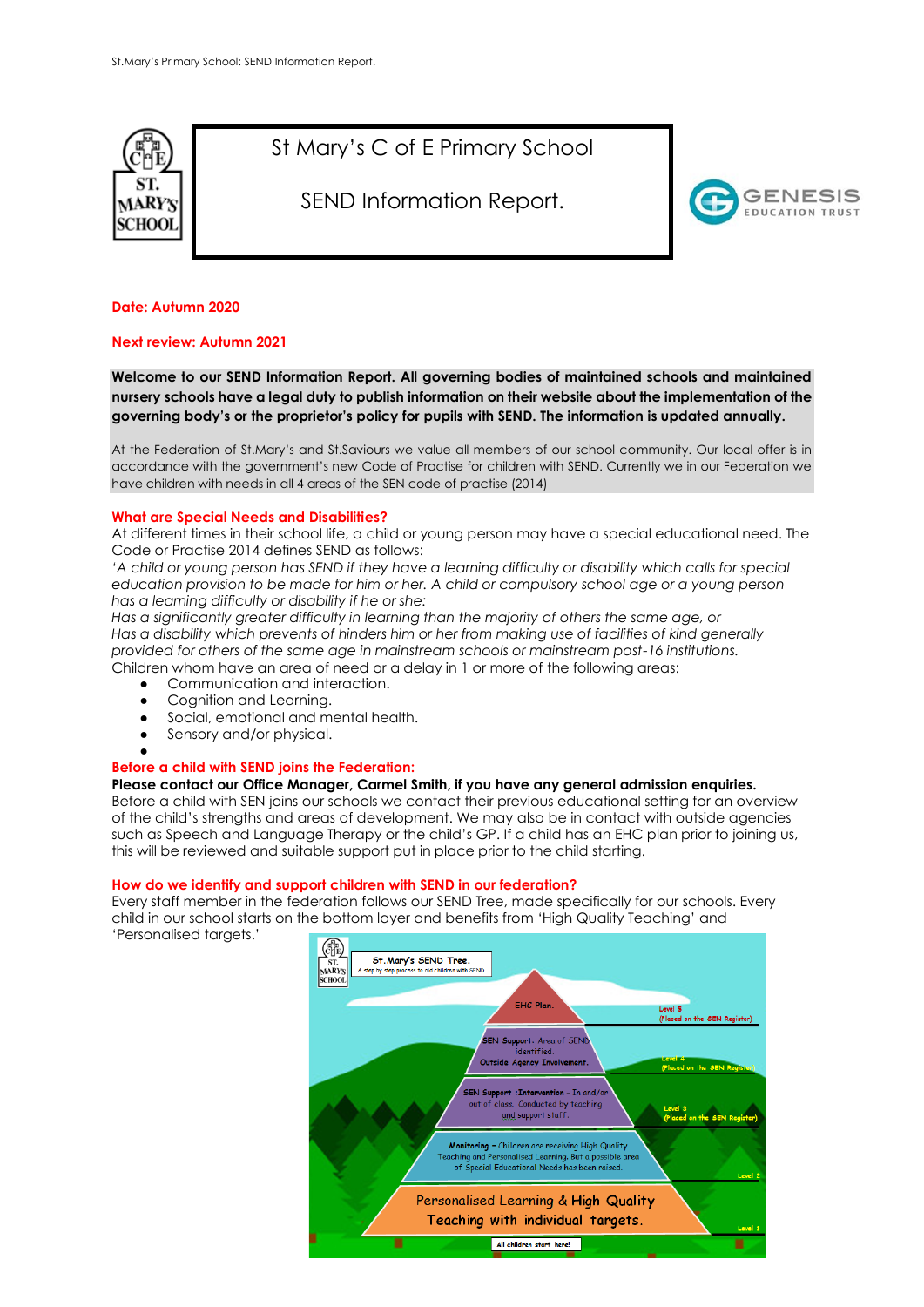## **LEVEL 1 –**



- 1. **Every child in our school has the right to high quality teaching and individual targets.**
- 2. Teachers are able to identify and provide for pupils with special educational needs.
- 3. **All pupils will have access to an appropriately differentiated curriculum** and receive their full entitlement to any support identified (as far as this can be controlled by the school)
- 4. All pupils are **fully integrated into the activities of the school** so far as is reasonably practical and compatible with the efficient education of pupils with whom they are educated.
- 5. **Curriculum planning and assessment takes account of the type and extent of any difficulty** experienced by any pupil.
- 6. Pupils are encouraged **to take responsibility** with us for their learning
- 7. Pupils' difficulties are identified as early as possible
- 8. **Parents are informed** and involved as partners in their children's learning
- 9. **Our Federation follows the 2010 Equality Act (amended 2012) and our accessibility policy can be found on our school website.** <http://www.stmaryscofe.org/>

## **LEVEL 2** -



If a child reaches **LEVEL 2** of the tree when a **staff member or parent approaches the SENCO with a concern** in 1 or more of the 4 areas of SEND: Communication and interaction, Cognition and Learning, Social, emotional and mental health, Sensory and/or physical.

Following this concern the following steps will be made in **LEVEL 2**-

- Teacher observations in class.
- Observations made by the SENCO.
- Teacher/parent/SENCO meetings.
- Your child's progress can be discussed by the class teacher and/or the SENCO at **parent evenings and parent drop-ins**. Details of which can be found on the schools' websites.

St Mary's **SENCO (Jade Beech)** has over 10 years of experience teaching across all key stages and has been a qualified SENCO since 2016. She has had training from UK wide organisations, such as the Autism Education Trust and the Dyslexia Association. She is able to provide guidance, support and strategies for children with a range of additional needs.

Beverly Hall our Executive Head Teacher is also in possession of the SENDCO qualification.

**If you have a concern regarding your child you may contact St Mary's SENCO: Jade Beech on 0208 521 1066 or [jade.beech@genesistrust.net](mailto:jade.beech@genesistrust.net)**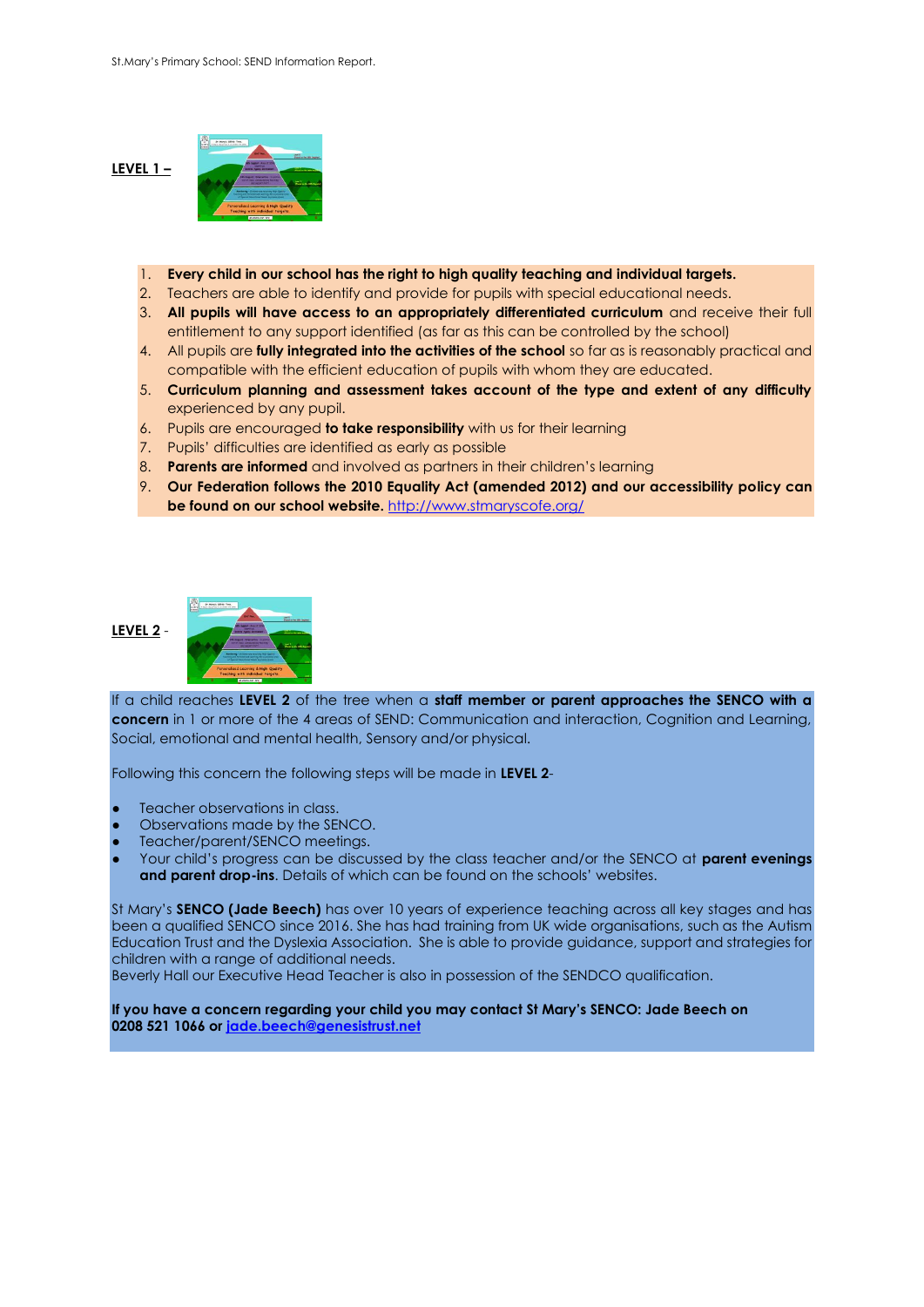### **LEVEL 3 –**



Once a child has been identified as having a difficulty or delay in 1 or more of the 4 areas of SEND (Communication and interaction, Cognition and Learning, Social, emotional and mental health, Sensory and/or physical.) Then they will be placed in a suitable intervention ran by a member of our support staff. **Our support staff are all highly trained in a range of SEND including art/Lego therapy, speech and language and understanding Autism.** We also have access to learning mentors at both schools to work with children that have emotional and social difficulties. We also have a SEND speech and Language TA, who is guided by our Speech and Language therapist. She comes in one day a week to support identified student with speech and language needs.

A guide to the interventions children can be placed in can be found here: <http://www.stmaryscofe.org/sites/default/files/A%20guide%20to%20interventions.pdf>

**Regular reviews of these interventions will take place each term** alongside the class teacher's in class assessment. Children may be moved from their intervention, the frequency of their intervention may be increased or decreased and this will be in accordance with their progress.

# **LEVEL 4 –**

If a child continues to show difficulties in 1 or more of the 4 areas of SEN. (Communication and interaction, Cognition and Learning, Social, emotional and mental health, Sensory and/or physical.) Then a referral may be made to an outside agency. **All referrals are made with parent/carer consent**.

**Agencies currently being used across the Federation include**: Speech and Language Therapy, Social Inclusion Development Team, Early Help, CAMHS, Occupational Therapy, Social and Communication Clinic, Waltham Forest Dyslexia Association, Whitefield School Outreach support and Educational Psychologists.

All available outside agency details can be found within the Waltham Forest SEND Local Offer: [www.walthamforest.gov/localoffer](http://www.walthamforest.gov/localoffer)

**These agencies provide the school and parent/carers with objectives to follow to ensure progress is made by the child in 1 or more of the 4 areas of SEND.** Reviews of these objectives are made on a term by term basis in school and yearly by outside professionals.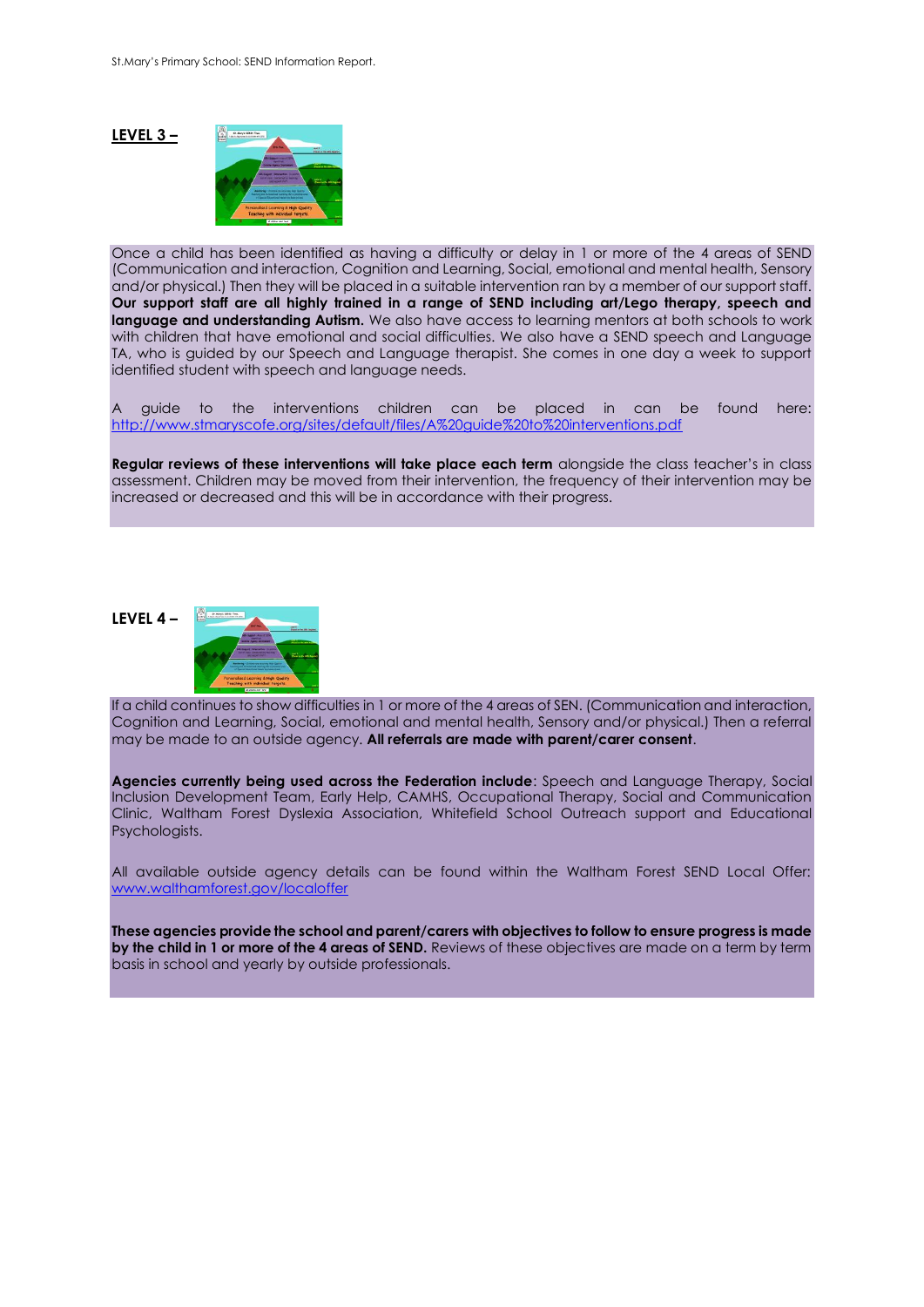## **LEVEL 5 -**



This type of support is available for children whose learning needs are severe, complex and lifelong.

This is usually provided via an **Education, Health and Care Plan (EHC).** This means your child will have been identified by professionals as needing a particularly high level of individual or small-group teaching. This type of support is available for children with specific barriers to learning that cannot be overcome through interventions on **LEVEL 3 or 4**.

#### *For your child this would mean:*

*• The school (or you) can request that Local Authority Services carry out a statutory assessment of your child's needs. This is a legal process which sets out the amount of support that will be provided for your child.*

*• After the request has been made to the 'Panel of Professionals' (with a lot of information about your child, including some from you), they will decide whether they think your child's needs (as described in the paperwork provided), seem complex enough to need a statutory assessment. If this is the case, they will ask you and all professionals involved with your child to write a report outlining your child's needs. If they do not think your child needs this, they will ask the school to continue with the current support.*

*• After the reports have all been sent in, the Panel of Professionals will decide if your child's needs are severe, complex and lifelong. If this is the case, they will write an Education Health Care Plan (EHC).* 

The EHC Plan will outline the number of hours of individual/small group support your child will receive from the LA and how the support should be used, and what strategies must be put in place. It *will also have long- and short-term goals for your child.*

*• The additional adult may be used to support your child with whole class learning, run individual programmes or run small groups including your child.*

*Every EHC plan is reviewed yearly; all adults involved in the child's education, their parents/carers and the child themselves are involved in the reviewing process.*

## **Transitions:**

Every child on **LEVEL 4** will be discussed at pupil progress meetings with class teachers and senior leadership, children on **LEVEL 5** will be discussed in pupil progress meetings, annual reviews and have a transition meeting in the summer term where parents/carers can meet with their child's current and new teacher to ensure a smooth transition between year groups.

Children with an EHC plan in year6 will have a similar meeting with their secondary school of choice and the application for a secondary school place is sorted independently of non-EHC applications.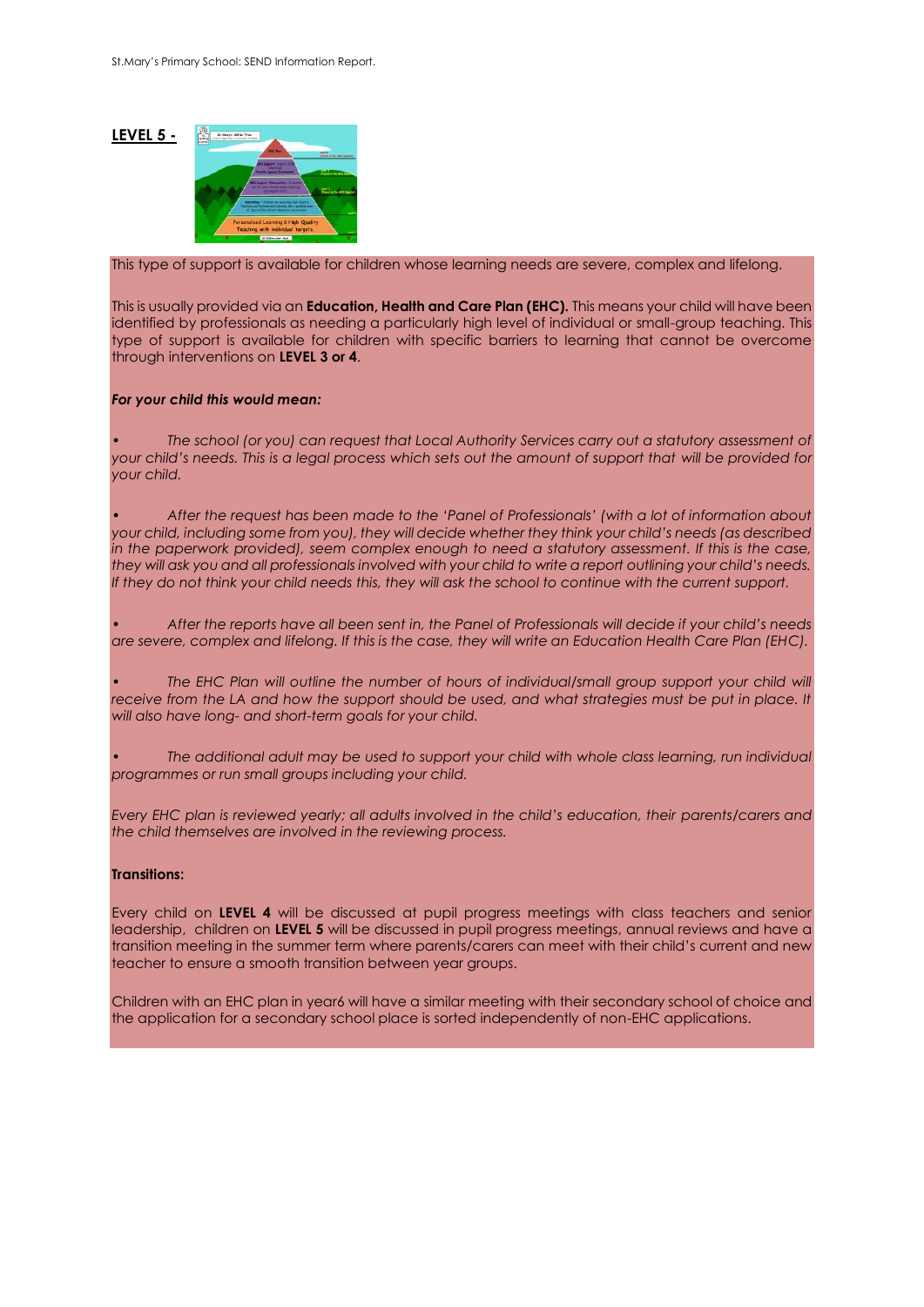# **How do we consult parents of children with SEN and involve them in their child's education?**

Parents of children with SEN are consulted regularly by person centred reviews, regular reviews, home and school contact through phone and email, and regular parent voice and questionnaires. The SEN staff make themselves available at parent evenings and other events, book looks, to involve parents in their children's education and learning. We are also available after school to discuss any SEN related concerns.

# **How do we consult young people with SEN and involve them in their education?**

Students are involved in their own learning by their attendance at person centred reviews, and being given regular student voice opportunities. Teachers and staff encourage consistent lesson feedback, in order to get students communicating and making suggestions on how to improve their learning experience. SEN students are also offered key sessions with the learning mentor to discuss any concerns they have and their opinions on how best we can support their needs. There are also opportunities for SEN students to be on the school council to voice their views.

# **How do you assess and review children and young people's progress towards outcomes?**

The progress of SEN students is closely monitored and data and reports are released and assessed termly during the autumn, spring and summer term, this is recorded and monitored closely, with interventions being established and added where students need extra support in their learning. The SENDCO will also be available during parent's evenings to share the data and discuss progress with the parents/carers.

# **What is your approach to teaching children and young people with SEN?**

Approaches and strategies for teaching children and young people with SEN include high quality teaching by staff who are either SEN trained or supported by the SENDCO. The curriculum across all year groups is broad and balanced for SEN students. Classwork is personally differentiated and tailored for SEN students so they can access the national curriculum. There are opportunities for students to work in smaller groups, as well as 1:1 extra support with SEN TAs. Literacy and Maths interventions such as Accelerated Reader and Toe by Toe are running for SEN students. There are also before and after school targeted interventions for SEN students.

# **How are adaptations made to the curriculum and the learning environment of children and young people with SEN?**

Classwork is differentiated for SEN students in order for them to access the curriculum. Examples of this include the use of visual aids, modified learning objectives and outcomes, and staggered workloads. A variety of resources are supplied and used in class to help students achieve, these include, visual prompts, vocabulary lists, to-do-lists, then and next boards, etc.

## **How are staff trained to support students with SEN?**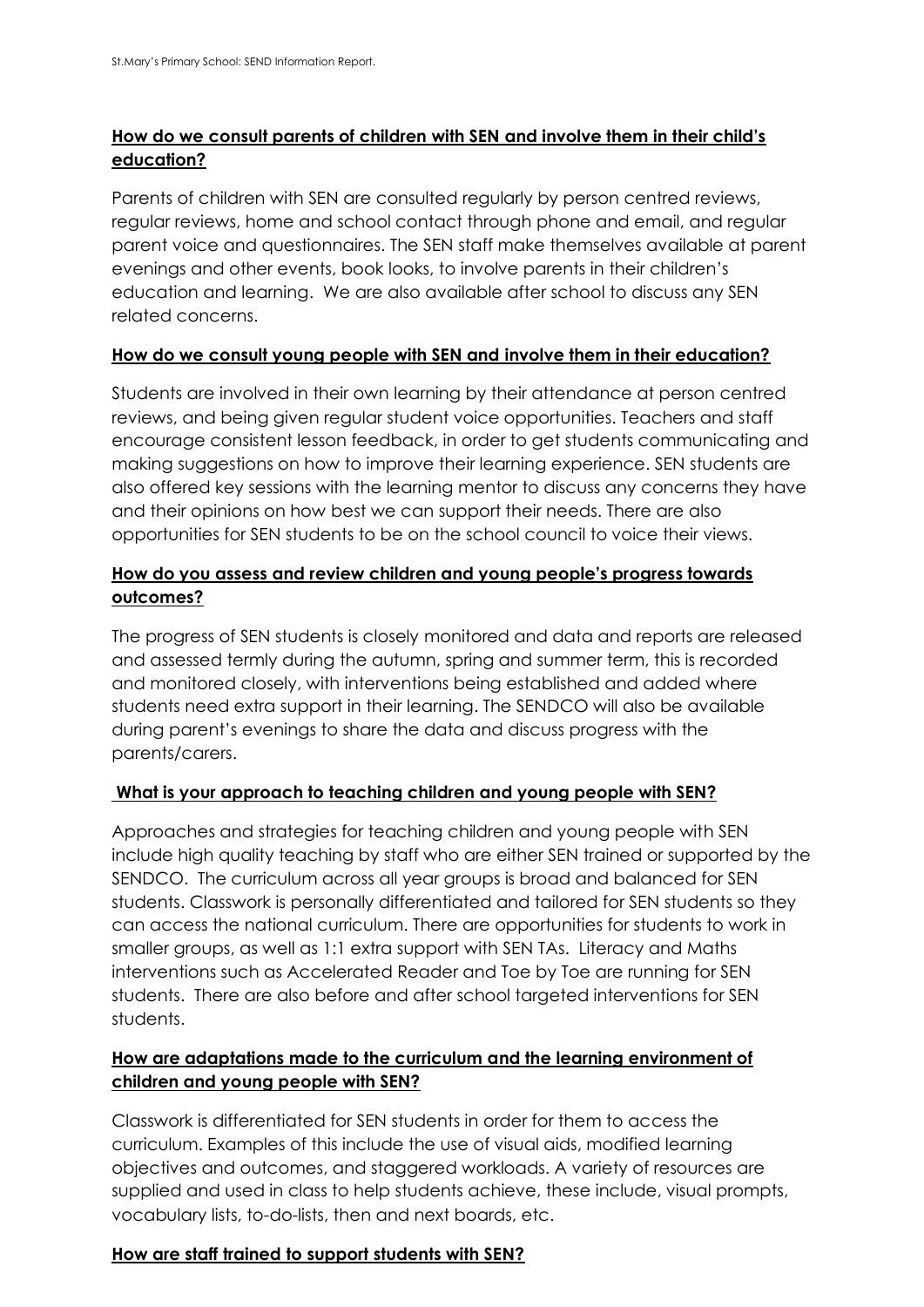All staff at St Saviours have received in-house INSET training for SEN and ASC. SEN training by outside agencies such as speech and language therapists and educational psychologists are also organised. Support staff have received regular SEN training, and the department receives regular outreach support from Whitefields. The SENDCO and a number of support staff have qualifications in positive handling, The Structured Approach (ASD strategies). There are also weekly CPD sessions for all SEN support staff.

# **How do you evaluate the effectiveness of the provision made for children and young people with SEN?**

The effectiveness of the provision is evaluated by consistent quality assurance and observations of lessons and support staff, with regular feedback and Provision Mapping is used to log and track the effectiveness of support and interventions for individual SEN students. The department also has quality assurance visits from the SEN governor (Alisha Anderson) and input from professionals from the Whitefields Outreach team.

## **What support do you provide for improving emotional and social development?**

There are a variety of systems put in place to support social and emotional development. The department is involved and makes referrals to CAMHS, as well as having learning mentors. We have a fortnightly speech and language therapist, and the learning mentor runs social skills groups, friendship groups. Each student has a student support plan and behaviour plan, where required, which is shared with all staff.

Bullying is consistently worked on; there are frequent assemblies on respect, acceptance and inclusion.

# **How does the school involve other bodies, including health and social care bodies, local authority support services and voluntary sector organisations, in meeting children and young people's SEN and supporting their families?**

The school has involvement and liaises closely with the Educational Psychologist, school nurse, speech and language therapy team, and the physiotherapy team. In terms of social care, there is liaison with social workers, the early help team and CAMHS.

# **What arrangements are in place for handling complaints from parents of children with SEN about the provision made at the school?**

Complaints from parents of SEN students are arranged through phone or email contact and then meetings can be arranged either with class teachers or with the SENCo or Senior Leadership Team. There is an up to date complaints procedure policy found on the website.

## **Where can I find the local offer?**